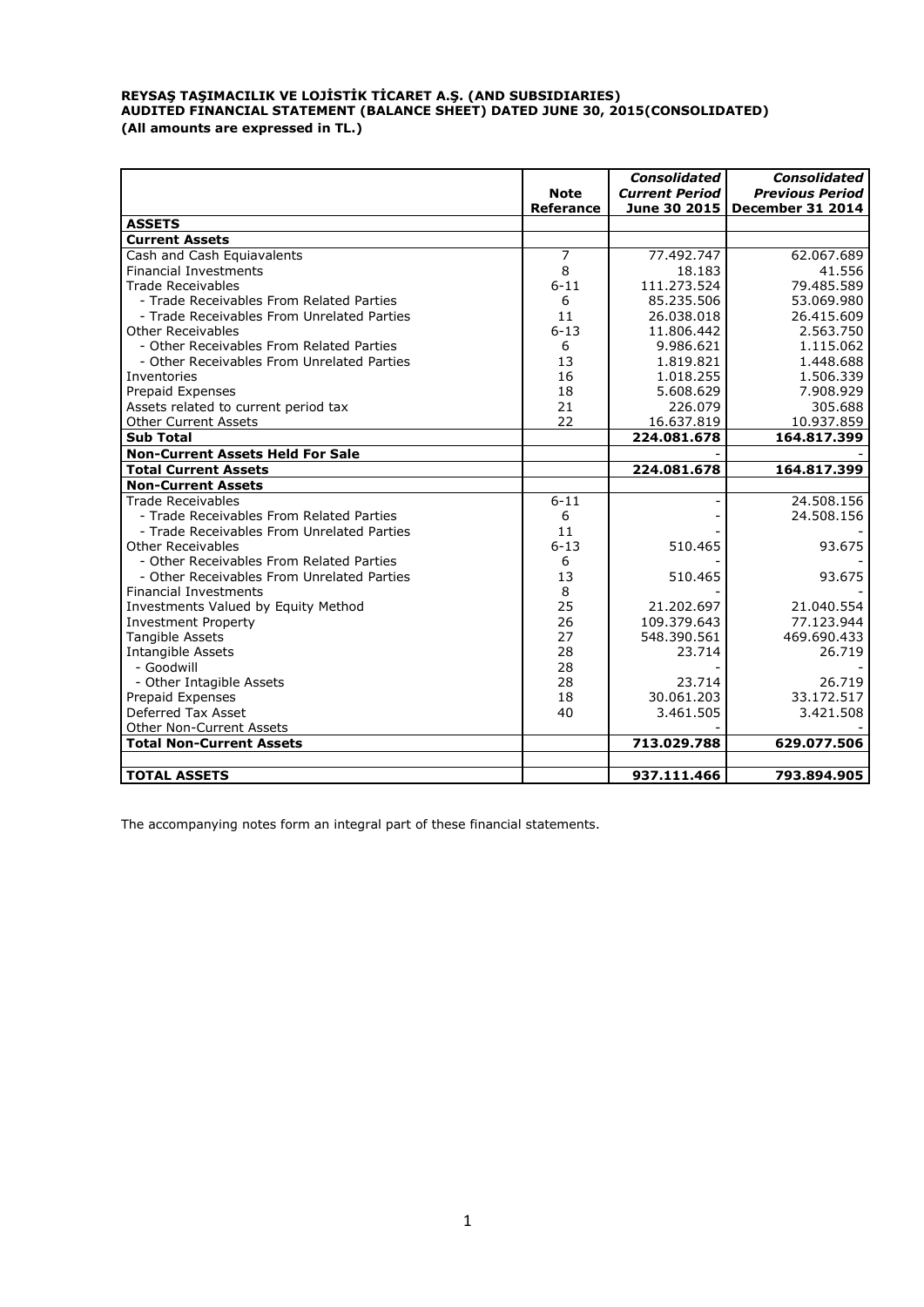# **REYSAŞ TAŞIMACILIK VE LOJİSTİK TİCARET A.Ş. (AND SUBSIDIARIES) AUDITED FINANCIAL STATEMENT (BALANCE SHEET) DATED JUNE 30, 2015(CONSOLIDATED) (All amounts are expressed in TL.)**

|                                                                            | <b>Note</b><br><b>Referance</b> | <b>Consolidated</b><br><b>Current Period</b><br>June 30 2015 | <b>Consolidated</b><br><b>Previous Period</b><br>December 31 2014 |
|----------------------------------------------------------------------------|---------------------------------|--------------------------------------------------------------|-------------------------------------------------------------------|
| <b>LIABILITIES</b>                                                         |                                 |                                                              |                                                                   |
| <b>Short Term Liabilities</b>                                              |                                 |                                                              |                                                                   |
| Short-Term Loans                                                           | 9                               | 115.278.693                                                  | 109.590.323                                                       |
| <b>Other Financial Liabilities</b>                                         | 10                              | 152.450                                                      | 268.866                                                           |
| <b>Trade Payables</b>                                                      | $6 - 11$                        | 97.344.501                                                   | 80.474.545                                                        |
| - Trade Payables To Related Parties                                        | 6                               | 76.040.207                                                   | 52.995.539                                                        |
| - Trade Payables To Unrelated Parties                                      | 11                              | 21.304.294                                                   | 27.479.006                                                        |
| Payables in Scope of Employee Benefits                                     | 14                              | 2.590.797                                                    | 1.235.125                                                         |
| Other Payables                                                             | $6 - 13$                        | 7.177.204                                                    | 9.653.206                                                         |
| - Other Payables To Related Parties                                        | 6                               | 4.521.142                                                    | 5.133.399                                                         |
| - Other Payables To Unrelated Parties                                      | 13                              | 2.656.062                                                    | 4.519.807                                                         |
| Deferred Incomes                                                           | 18                              | 613.355                                                      | 339.591                                                           |
| Period Income Tax Liability                                                | 20                              | 579.816                                                      | 1.935.993                                                         |
| Short-Term Provisions                                                      | 23                              | 471.357                                                      | 317.928                                                           |
| - Short-Term Provisons related to Employee Benefits                        | 23                              | 471.357                                                      | 317.928                                                           |
| - Other Short Term Provisions                                              | 23                              |                                                              |                                                                   |
| Other Short Term Liabilities                                               | 22                              |                                                              | 386.249                                                           |
| <b>Sub Total</b>                                                           |                                 | 224.208.173                                                  | 204.201.826                                                       |
| <b>Liabilities Related With Non-Current Assets Held</b><br><b>For Sale</b> |                                 |                                                              |                                                                   |
| <b>Total Short-Term Liabilities</b>                                        |                                 | 224.208.173                                                  | 204.201.826                                                       |
|                                                                            |                                 |                                                              |                                                                   |
| <b>Long Term Liabilities</b>                                               |                                 |                                                              |                                                                   |
| Long Term Loans                                                            | 9                               | 388.976.808                                                  | 241.607.831                                                       |
| <b>Other Financial Liabilities</b>                                         | 10                              | 50.000.000                                                   | 50.000.000                                                        |
| <b>Trade Payables</b>                                                      | $6 - 11$                        | 562.889                                                      | 929.524                                                           |
| - Trade Payables To Related Parties                                        | 6                               |                                                              |                                                                   |
| - Trade Payables To Unrelated Parties                                      | 11                              | 562.889                                                      | 929.524                                                           |
| Other Payables                                                             | $6 - 13$                        | 627.254                                                      | 702.148                                                           |
| - Other Payables To Related Parties                                        | 6                               |                                                              |                                                                   |
| - Other Payables To Unrelated Parties                                      | 13                              | 627.254                                                      | 702.148                                                           |
| Deferred Incomes                                                           |                                 |                                                              |                                                                   |
| Long-Term Provisions                                                       | 23                              | 9.221.772                                                    | 9.298.938                                                         |
| - Long-Term Provisons For Employee Benefits                                | 23                              | 2.423.963                                                    | 3.054.092                                                         |
| - Other Long Term Provisions                                               | 23                              | 6.797.809                                                    | 6.244.846                                                         |
| Period Income Tax Liability                                                |                                 |                                                              |                                                                   |
| Deferred Tax Liability                                                     |                                 |                                                              |                                                                   |
| Other Long Term Liabilities                                                | 23                              |                                                              |                                                                   |
| <b>Total Long-Term Liabilities</b>                                         |                                 | 449.388.723                                                  | 302.538.441                                                       |
|                                                                            |                                 |                                                              |                                                                   |
| <b>EQUITY</b>                                                              |                                 |                                                              |                                                                   |
| <b>Equity Attributable To Parent Company</b>                               |                                 |                                                              |                                                                   |
| Paid-in Capital                                                            | 29                              | 119.350.000                                                  | 110.000.000                                                       |
| Positive Distinction From Capital Adjustment                               |                                 | 40.859                                                       | 40.859                                                            |
| Repurchased Shares (-)                                                     |                                 | (2.177.230)                                                  | (2.177.230)                                                       |
| Capital Adjustments of Mutual Participation (-)                            |                                 |                                                              |                                                                   |
| Premium/Discounts Related to Shares                                        |                                 |                                                              |                                                                   |
| Other comprehensive income/(expense) not to be                             |                                 |                                                              |                                                                   |
| reclassified in Profit/Loss                                                |                                 | 1.636.709                                                    | 375.580                                                           |
| - Revaluation measurement gains/losses                                     |                                 | 233.783                                                      | 233.783                                                           |
| - Acturial Gain/Loss Fund from defined benefit plan                        |                                 | 1.402.926                                                    | 141.797                                                           |
| - Other Gain/Loss                                                          |                                 |                                                              |                                                                   |
| Restrained Reserves From Profit                                            |                                 | 15.634.410                                                   | 13.887.838                                                        |
| Profit (Loss) for Previous Period                                          |                                 | 54.979.139                                                   | 44.372.938                                                        |
| Net Profit (Loss) For The Period                                           | 41                              | (16.645.072)                                                 | 20.441.891                                                        |
| <b>Equity Attributable to Parent Company</b>                               |                                 | 172.818.815                                                  | 186.941.876                                                       |
| <b>Minority Shares</b>                                                     | 29                              | 90.695.755                                                   | 100.212.762                                                       |
| <b>Total Equity</b>                                                        |                                 | 263.514.570                                                  | 287.154.638                                                       |
|                                                                            |                                 |                                                              |                                                                   |
| <b>TOTAL LIABILITIES</b>                                                   |                                 | 937.111.466                                                  | 793.894.905                                                       |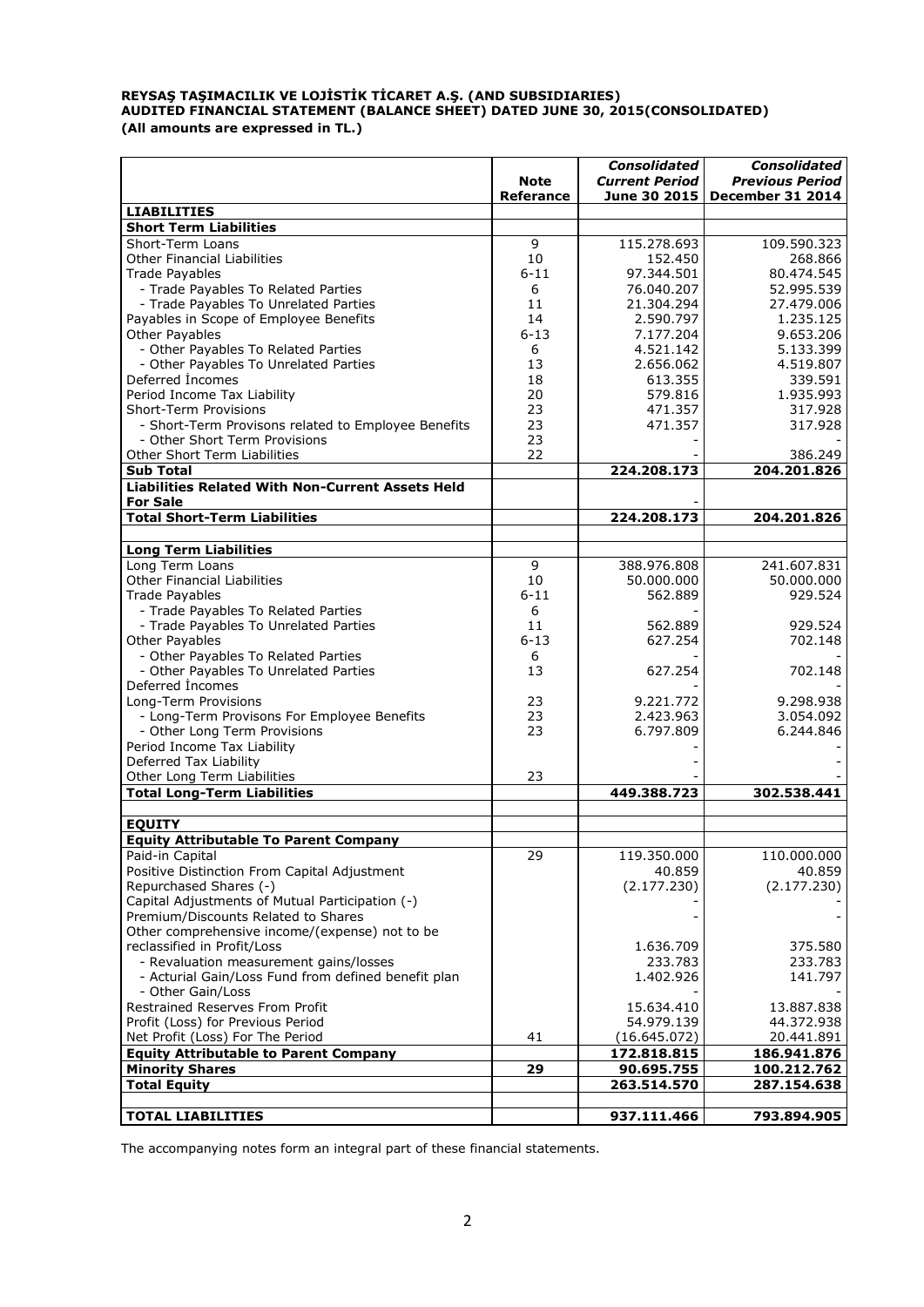#### **REYSAŞ TAŞIMACILIK VE LOJİSTİK TİCARET A.Ş. (AND SUBSIDIARIES) AUDITED PROFIT OR LOSS AND OTHER COMPREHENSIVE INCOME STATEMENT FOR THE PERIOD BETWEEN JANUARY 01,2015 - JUNE 30,2015 (All amounts are expressed in TL.)**

|                                                             |             | <b>Consolidated</b>   | <b>Consolidated</b>    | <b>Consolidated</b>   | <b>Consolidated</b>    |
|-------------------------------------------------------------|-------------|-----------------------|------------------------|-----------------------|------------------------|
|                                                             |             | <b>Current Period</b> | <b>Previous Period</b> | <b>Current Period</b> | <b>Previous Period</b> |
|                                                             | <b>Note</b> | <b>January 1 2015</b> | <b>January 1 2014</b>  | <b>April 1 2015</b>   | <b>April 1 2014</b>    |
|                                                             | Ref.        | June 30 2015          | June 30 2014           | June 30 2015          | June 30 2014           |
|                                                             |             |                       |                        |                       |                        |
| Sales Revenue                                               | 30          | 166.102.955           | 158.229.957            | 88.318.659            | 83.988.434             |
| Cost of Sales (-)                                           | 30          | (133.922.488)         | (119.371.344)          | (70.258.859)          | (63.092.821)           |
| <b>Gross Profit (Loss) FromTrade</b><br><b>Operations</b>   |             | 32.180.467            | 38.858.613             | 18.059.800            | 20.895.613             |
| <b>Gross Profit (Loss)</b>                                  |             | 32.180.467            | 38.858.613             | 18.059.800            | 20.895.613             |
| General Administrative Expenses (-)                         | 31          | (5.937.612)           | (5.739.890)            | (1.057.926)           | (2.629.234)            |
| Marketing, Sales and Distribution                           |             |                       |                        |                       |                        |
| Expenses (-)                                                | 31          | (463.490)             | (501.608)              | (242.271)             | (176.823)              |
| Other Operating Income                                      | 33          | 7.472.025             | 4.966.998              | 2.234.676             | 1.087.995              |
| Other Operating Expenses (-)                                | 33          | (5.716.992)           | (10.168.929)           | (3.521.767)           | (3.835.925)            |
| <b>Main Operation Profit/Loss</b>                           |             | 27.534.398            | 27.415.184             | 15.472.512            | 15.341.626             |
| Incomes From Investment Activities                          | 34          | 2.348.725             | 1.680.288              | 2.347.334             | 1.022.989              |
| Expenses From Investment Activities (-)                     | 35          | (1.674.751)           | (2.481.889)            | (710.032)             | (2.481.889)            |
| Profit/Loss Shares of Investments Valued                    |             |                       |                        |                       |                        |
| by Equity Method                                            |             | 162.143               | (200.362)              | (283.439)             | (453.429)              |
| <b>Oper.Profit or Loss Before Financial</b>                 |             |                       |                        |                       |                        |
| Exp.                                                        |             | 28.370.515            | 26.413.221             | 16.826.375            | 13.429.297             |
| <b>Financial Income</b>                                     | 36          | 7.960.962             | 6.749.770              | 2.563.009             | 6.375.274              |
| Financial Expenses (-)                                      | 37          | (62.341.840)          | (19.704.669)           | (23.472.964)          | (11.763.247)           |
| <b>Continuning Oper.Profit or Loss</b><br><b>Before Tax</b> |             |                       | 13.458.322             | (4.083.580)           |                        |
| <b>Continuing Operations Tax Income /</b>                   |             | (26.010.363)          |                        |                       | 8.041.324              |
| Loss                                                        |             | (286.646)             | (97.085)               | (389.458)             | (1.632.820)            |
| Period Tax Profit / Loss                                    | 20          | (753.454)             | (1.774.135)            | (585.743)             | (1.075.551)            |
| Deferred Tax Profit / Loss                                  | 39          | 466.808               | 1.677.050              | 196.285               | (557.269)              |
| <b>Continuning Oper.Period Profit or</b>                    |             |                       |                        |                       |                        |
| Loss                                                        |             | (26.297.009)          | 13.361.237             | (4.473.038)           | 6.408.504              |
| <b>Discontinued Operations Profit/Loss</b>                  |             |                       |                        |                       |                        |
| for the Period                                              |             |                       |                        |                       |                        |
| <b>Period Profit or Loss</b>                                | 40          | (26.297.009)          | 13.361.237             | (4.473.038)           | 6.408.504              |
| <b>Allocation of Period Profit/Loss</b>                     |             | (26.297.009)          | 13.361.237             | (4.473.038)           | 6.408.504              |
| <b>Minority Shares</b>                                      |             | (9.651.937)           | 3.307.991              | (2.674.710)           | 1.475.673              |
| Share of Main Partnership                                   |             | (16.645.072)          | 10.053.246             | (1.798.328)           | 4.932.831              |
| <b>Earnings per share</b>                                   |             |                       |                        |                       |                        |
| Earnings per share from continuing oper.                    |             | (0, 139)              | 0,091                  | (0, 015)              | 0,045                  |
| Earnings per Share from Discontinued<br>Operations          |             | 0,00000               | 0,00000                | 0,00000               | 0,00000                |
|                                                             |             |                       |                        |                       |                        |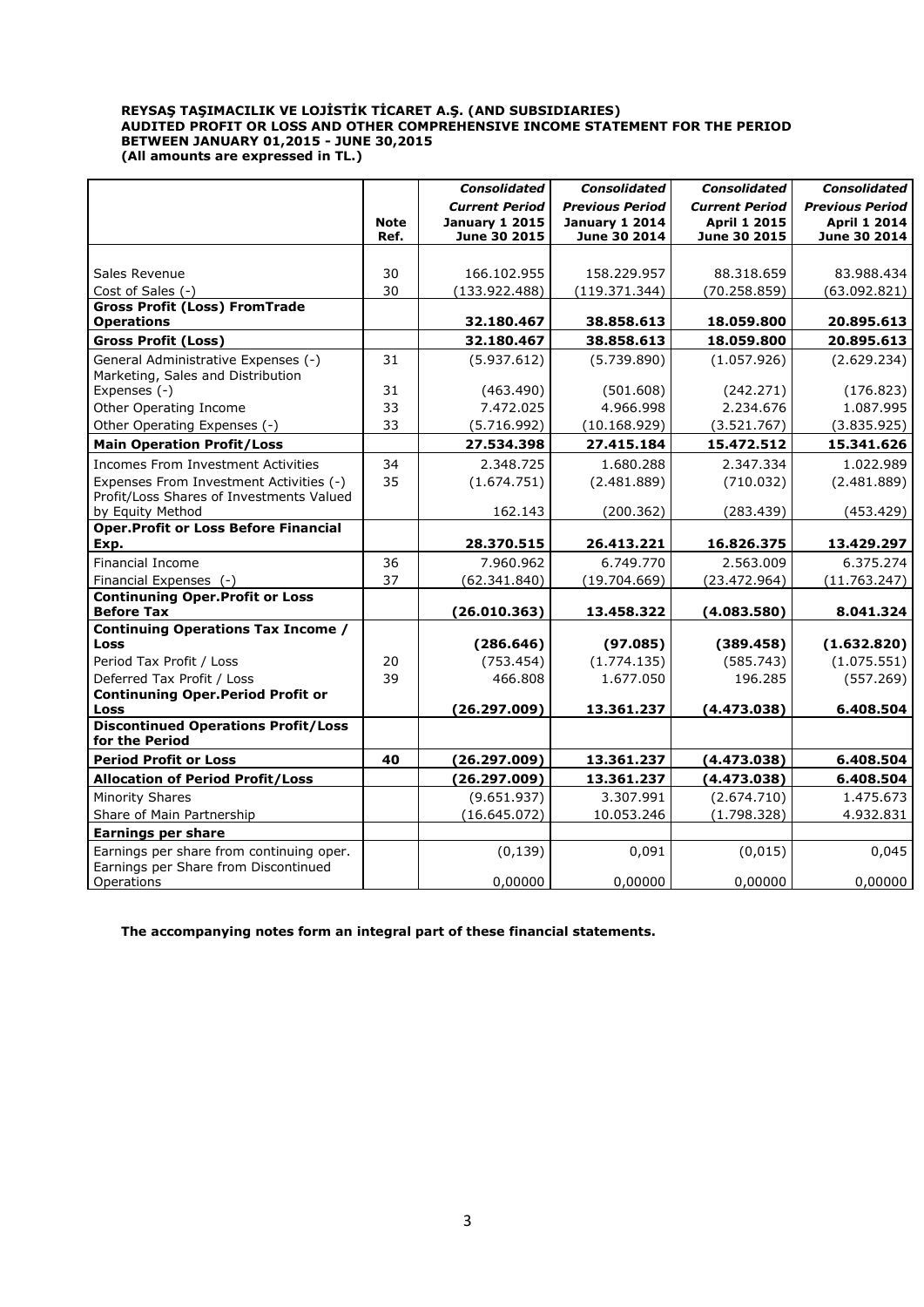## **REYSAŞ TAŞIMACILIK VE LOJİSTİK TİCARET A.Ş. (AND SUBSIDIARIES) AUDITED PROFIT OR LOSS AND OTHER COMPREHENSIVE INCOME STATEMENT FOR THE PERIOD BETWEEN JANUARY 01,2015 - JUNE 30,2015 (All amounts are expressed in TL.)**

|                                                                               |                     | <b>Consolidated</b>                   | <b>Consolidated</b>                   | <b>Consolidated</b>                 | <b>Consolidated</b>                 |
|-------------------------------------------------------------------------------|---------------------|---------------------------------------|---------------------------------------|-------------------------------------|-------------------------------------|
|                                                                               |                     | <b>Current Period</b>                 | <b>Previous Period</b>                | <b>Current Period</b>               | <b>Previous Period</b>              |
|                                                                               | <b>Note</b><br>Ref. | <b>January 1 2015</b><br>June 30 2015 | <b>January 1 2014</b><br>June 30 2014 | <b>April 1 2015</b><br>June 30 2015 | <b>April 1 2014</b><br>June 30 2014 |
| <b>Other Comprehensive Income</b>                                             |                     |                                       |                                       |                                     |                                     |
| Items not to be reclassified to profit                                        |                     |                                       |                                       |                                     |                                     |
| or loss                                                                       | 38                  | 1.261.129                             | 3.268.503                             | 159.251                             | 2.678.477                           |
| Increase/Decrease Due to Tangible Asset                                       |                     |                                       |                                       |                                     |                                     |
| Revaluation                                                                   |                     |                                       | 2.482.305                             |                                     | 2.482.305                           |
| Increase/Decrease Due to Intangible<br><b>Asset Revaluation</b>               |                     |                                       |                                       |                                     |                                     |
| Remeasurement gain/(loss) arising from                                        |                     |                                       |                                       |                                     |                                     |
| defined benefit plans                                                         |                     | 1.576.411                             | 982.747                               | 199.064                             | 254.635                             |
| Shares Not to be Classified in Profit or                                      |                     |                                       |                                       |                                     |                                     |
| Loss from other comprehensive Income                                          |                     |                                       |                                       |                                     |                                     |
| of Investments Valued by Equity Method<br>Other Comprehensive Items Not to be |                     |                                       |                                       |                                     |                                     |
| Reclassified as Other Profit or Loss                                          |                     |                                       |                                       |                                     |                                     |
|                                                                               |                     |                                       |                                       |                                     |                                     |
| Taxes Related to Other Comprehensive                                          |                     |                                       |                                       |                                     |                                     |
| Income Not to be Reclassified in Profit or                                    |                     |                                       |                                       |                                     |                                     |
| Loss                                                                          |                     | (315.282)                             | (196.549)                             | (39.813)                            | (58.463)                            |
|                                                                               |                     |                                       |                                       |                                     |                                     |
| - Period Tax Income / Expense<br>- Deferred tax income/(expense)              |                     | (315.282)                             | (196.549)                             | (39.813)                            | (58.463)                            |
| Items to be reclassified to profit or                                         |                     |                                       |                                       |                                     |                                     |
| loss                                                                          |                     |                                       |                                       |                                     |                                     |
|                                                                               |                     |                                       |                                       |                                     |                                     |
|                                                                               |                     |                                       |                                       |                                     |                                     |
| <b>Other Comprehensive Income</b>                                             |                     | 1.261.129                             | 3.268.503                             | 159.251                             | 2.678.477                           |
| <b>TOTAL COMPREHANSIVE INCOME</b>                                             |                     | (25.035.880)                          | 16.629.740                            | (4.313.787)                         | 9.086.981                           |
| <b>Allocation of Total Comprehansive</b>                                      |                     |                                       |                                       |                                     |                                     |
| <b>Income</b>                                                                 |                     | (25.035.880)                          | 16.629.740                            | (4.313.787)                         | 9.086.981                           |
| Minority Share                                                                |                     | (9.495.218)                           | 4.863.325                             | (2.675.804)                         | 2.875.513                           |
| Share of Main Partnership                                                     |                     | (15.540.662)                          | 11.766.415                            | (1.637.983)                         | 6.211.468                           |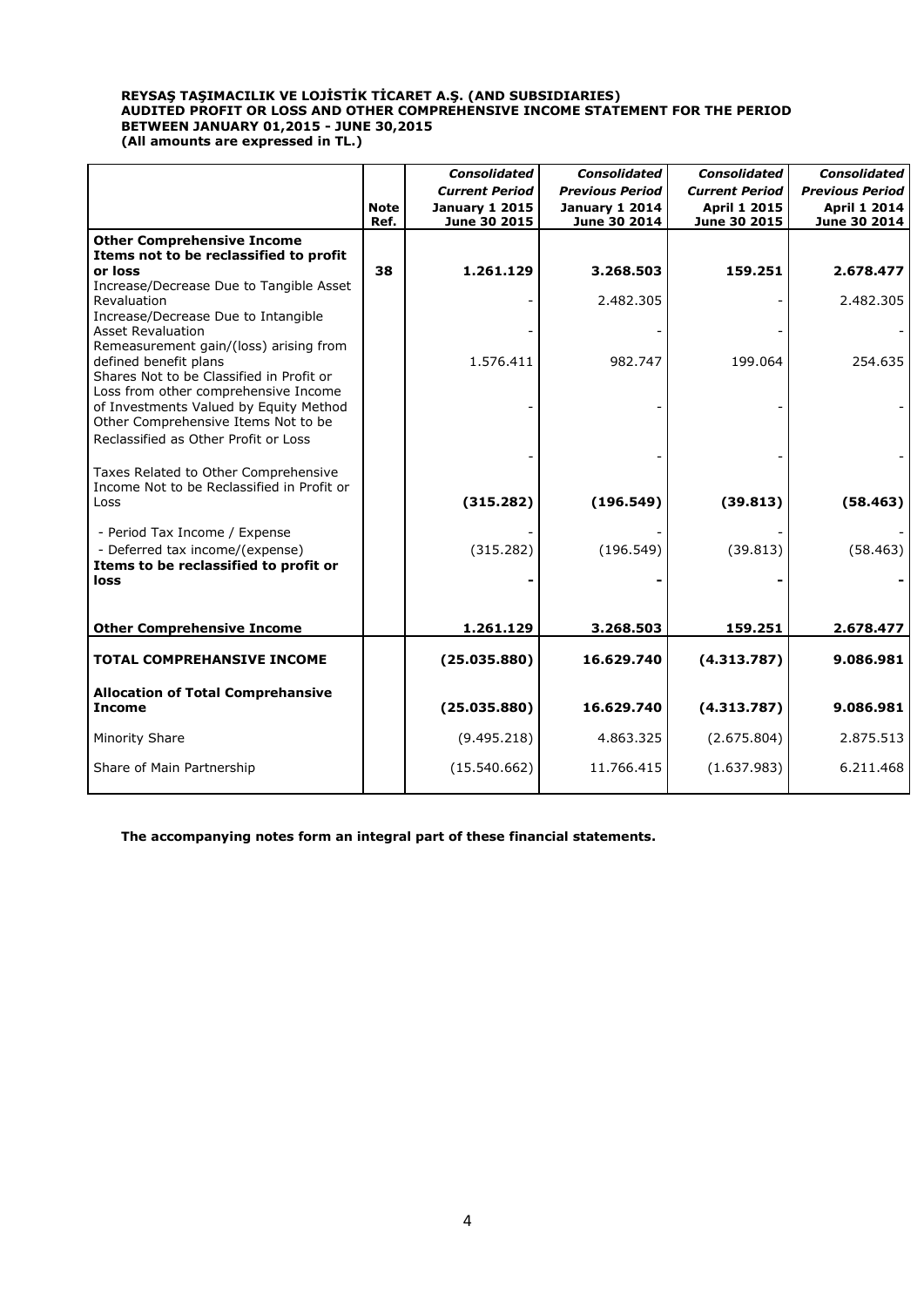#### **REYSAŞ TAŞIMACILIK VE LOJİSTİK TİCARET A.Ş. (AND SUBSIDIARIES) AUDITED STATEMENT OF CHANGES IN EQUITY DATED JUNE 30,2015(CONSOLIDATED) (All amounts are expressed in TL.)**

|                                                                                                             |                    |                               |                            | <b>Accumulated Other</b><br>Comprehensive      |                                     |                                                            |                                    |                                               |                                                      |                                  |                 |
|-------------------------------------------------------------------------------------------------------------|--------------------|-------------------------------|----------------------------|------------------------------------------------|-------------------------------------|------------------------------------------------------------|------------------------------------|-----------------------------------------------|------------------------------------------------------|----------------------------------|-----------------|
|                                                                                                             |                    |                               |                            | Rev./Exp. which cannot                         |                                     |                                                            |                                    |                                               |                                                      |                                  |                 |
|                                                                                                             |                    |                               |                            | be Reclassified as Profit<br>or Loss           |                                     |                                                            |                                    | <b>Accumulated Profits</b>                    |                                                      |                                  |                 |
|                                                                                                             | Paid In<br>Capital | Capital<br>Adjust.<br>Differ. | Repurchased<br>Share $(-)$ | <b>Revaluation</b><br>and Meas.<br>Gains/Loss. | Other<br><b>Earnings</b><br>/Losses | <b>Restrained</b><br><b>Reserves</b><br><b>From Profit</b> | Accum.<br><b>Profit</b><br>/Losses | Net Profit /<br>Loss for the<br><b>Period</b> | <b>Equities of</b><br>the Main<br><b>Shareholder</b> | <b>Minority</b><br><b>Shares</b> | <b>Equities</b> |
| <b>PREVIOUS PERIOD</b>                                                                                      |                    |                               |                            |                                                |                                     |                                                            |                                    |                                               |                                                      |                                  |                 |
| Balance as of January 1,2014<br>(Begining of the period)                                                    | 110.000.000        | 40.859                        | (2.177.230)                |                                                | (250.946)                           | 9.077.020                                                  | 23.213.095                         | 27.518.136                                    | 167.420.934                                          | 97.447.512                       | 264.868.446     |
| Transfers                                                                                                   |                    |                               |                            |                                                |                                     | 2.633.588                                                  | 24.884.548                         | (27.518.136)                                  |                                                      |                                  |                 |
| Total Comp. Inc.                                                                                            |                    |                               |                            | 2.482.305                                      | 786.198                             |                                                            |                                    | 10.053.246                                    | 13.321.749                                           | 3.307.991                        | 16.629.740      |
| Increase due to Share-based<br>Transactions                                                                 |                    |                               |                            |                                                |                                     |                                                            |                                    |                                               |                                                      |                                  |                 |
| Increase/Decrease Relating to Changes<br>in Share Ratios Non-concluding With<br>Control Loss of Subsidaries |                    |                               |                            |                                                |                                     |                                                            | 601.228                            |                                               | 601.228                                              | 1.649.355                        | 2.250.583       |
| Increase/Decrease due to Other<br>Changes                                                                   |                    |                               |                            |                                                |                                     |                                                            |                                    |                                               |                                                      |                                  |                 |
| Balance as of June 30,2014 (End of<br>the period)                                                           | 110.000.000        | 40.859                        | (2.177.230)                | 2.482.305                                      | 535.252                             | 11.710.608                                                 | 48.698.871                         | 10.053.246                                    | 181.343.911                                          | 102.404.858                      | 283.748.769     |
| <b>CURRENT PERIOD</b>                                                                                       |                    |                               |                            |                                                |                                     |                                                            |                                    |                                               |                                                      |                                  |                 |
| Balance as of January 1,2015<br>(Begining of the period)                                                    | 110.000.000        | 40.859                        | (2.177.230)                | 233.783                                        | 141.797                             | 13.887.838                                                 | 44.372.938                         | 20.441.891                                    | 186.941.876                                          | 100.212.762                      | 287.154.638     |
| Transfers                                                                                                   |                    |                               |                            |                                                |                                     | 1.746.572                                                  | 18.695.319                         | (20.441.891)                                  |                                                      |                                  |                 |
| Total Comp. Inc.                                                                                            |                    |                               |                            |                                                | 1.261.129                           |                                                            |                                    | (16.645.072)                                  | (15.383.943)                                         | (9.651.937)                      | (25.035.880)    |
| Capital Increase                                                                                            | 9.350.000          |                               |                            |                                                |                                     |                                                            | (9.350.000)                        |                                               |                                                      |                                  |                 |
| Increase due to Share-based<br>Transactions                                                                 |                    |                               |                            |                                                |                                     |                                                            |                                    |                                               |                                                      |                                  |                 |
| Incr./Decr. Relating to Changes in<br>Share Ratios Non-conc. With Cont. Loss<br>of Subs.                    |                    |                               |                            |                                                |                                     |                                                            | 1.260.882                          |                                               | 1.260.882                                            | 134.930                          | 1.395.812       |
| Increase/Decrease due to Other<br>Changes                                                                   |                    |                               |                            |                                                |                                     |                                                            |                                    |                                               |                                                      |                                  |                 |
| Balance as of June 30,2015 (End of<br>the period))                                                          | 119.350.000        | 40.859                        | (2.177.230)                | 233.783                                        | 1.402.926                           | 15.634.410                                                 | 54.979.139                         | (16.645.072)                                  | 172.818.815                                          | 90.695.755                       | 263.514.570     |